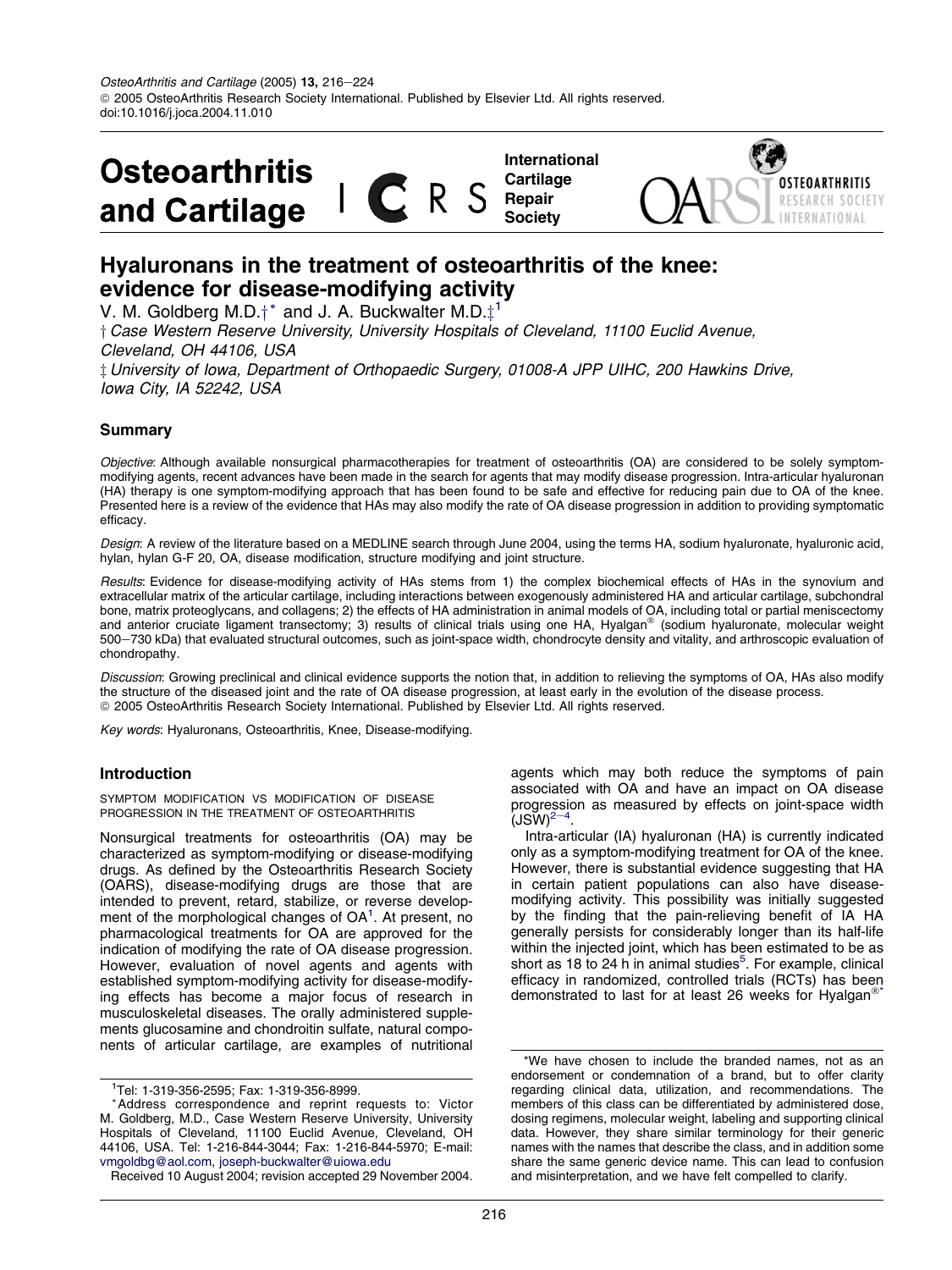(sodium hyaluronate, average molecular weight [MW]  $\mathsf{500}{-}730$  kDa) $^{\mathsf{6,7+}},$  $^{\mathsf{6,7+}},$  $^{\mathsf{6,7+}},$  and may last as long as a year or more in some patients  $8.9$ . Similarly, Synvisc<sup>®</sup> (hylan G-F 20, average MW  $>6000$  kDa)<sup>[10](#page-6-0)</sup> (Genzyme Biosurgery, Cambridge, MA), Supartz® (sodium hyaluronate, average MW 630 $-1120$  $-1120$  $-1120$  kDa)<sup>11</sup> (Seikagaku Corporation, Tokyo, Japan), and Orthovis $\acute{\text{c}}^\circ$  (sodium hyaluronate, average MW 1900e3000 kDa)[12](#page-6-0) (Anika Therapeutics, Woburn, MA) have also demonstrated months of pain relief. All of these products are approved for use in the US, although there are clear distinction[s in d](#page-6-0)ose, dosing regimen and labeling for repeat treatment $12-15$ .

Presented here is a review of preclinical and clinical evidence that HAs, in addition to relieving pain associated with OA, also may modify the rate of OA disease progression.

## Methods

References reviewed were taken from MEDLINE, based on a search through June 2004, using the terms HA, sodium hyaluronate, hyaluronic acid, hylan, hylan G-F 20, OA, disease modification, structure modifying and joint structure. Papers were subjectively evaluated for inclusion based on relevance to the objectives of this review. Data reported at professional conference proceedings were also considered. Only a limited selection of nonclinical, biochemical data on HA effects in the joint were included, as a thorough review of this extensive area was beyond the scope of this article; an emphasis was placed on studies that evaluated joint structure outcomes in animal models of OA and in patients with OA. No ''data on file'' information was considered in this review.

## **Results**

#### PROPERTIES OF HAs

HAs are found in synovial fluid and many other extracellular matrices, and play a major role in the pliable and resilient nature of articular cartilage<sup>[16](#page-6-0)</sup> and for maintenance of the viscoelastic and lubricating properties of the synovial fluid<sup>17</sup>. The finding that HA concentration and chain length (MW) are both reduced in patients with OA of the knee $17$  led to the hypothesis that decreased viscosity of the synovial fluid may cause the wear and pain associated with the disease. This formed the initial premise for the development of IA injections of HA as a fluid replacement treatment termed "viscosupplementation", as therapy for<br>the treatment of pain associated with OA<sup>18</sup>. IA HA therapy with various products of MW greater than 500 kDa has been shown to be safe and effectiv[e in c](#page-6-0)linical trials $6,7,11,19-24$  $6,7,11,19-24$ and clinical practice experience<sup>25-28</sup> for the relief of pain associated with OA of the knee.

Aside from the established symptomatic efficacy of exogenously administered HAs in OA, it has become increasingly clear that these molecules do more than simply lubricate and protect the joint from a biomechanical standpoint. There is now a large body of nonclinical evidence for complex effects of HAs on joint biochemistry, as well as preclinical data for all products and clinical evidence for disease-modifying activity of at least one HA

| product,                          | Hyalgan | (sodium | hyaluronate, | <b>MW</b> |
|-----------------------------------|---------|---------|--------------|-----------|
| .<br>500—730 kDa) <sup>14</sup> . |         |         |              |           |

#### Effects of HAs on joint biochemistry

HAs have been shown to regulate many processes in the synovial fluid, the articular cartilage, and the subchondral bone, through effects on the matrix proteoglycans, collagens, and hyaladherins in synoviocyte[s, cho](#page-6-0)ndrocytes and<br>inflammatory cells (reviewed in Ref.<sup>29–32</sup>). By virtue of these complex effects, potential disease-modifying effects of exogenously administered HA include regulation of joint repair by effects on chondrocyte growth and metabolism; regulation of endogenous HA, proteoglycan and collagen synthesis; inhibition of expression and function of chondrodegrading enzymes; regulation of programmed cell death (apoptosis); and inhibition of destructive inflammatory responses (Table I). Although it is beyond the scope of this article to thoroughly review the complex biochemical activities of HA, some key examples of studies that have investigated these effects in in vitro and animal models of OA are discussed here or in referenced reviews.

Creamer et al.[33](#page-7-0) evaluated the effects of 5 weekly IA injections of Hyalgan (sodium hyaluronate, MW 500-730 kDa) on concentrations of keratan sulfate, chondroitin sulfate, and C-propeptide of type II collagen (biochemical markers of cartilage degradation) in the synovial fluid of 12 patients with OA of the knee. Over the 6-week study period, HA produced a trend toward reduced concentrations of keratan sulfate in the treated knees, although the difference was not statistically significant, perhaps because of the small sample size or the short time course of the study. In a rabbit model of OA, IA injections of Artz<sup>®</sup> (sold as Supartz in US, sodium hyaluronate, MW  $620-1170$  KDa)<sup>15</sup> following anterior cruciate ligament transectomy (ACLT) were found to suppress synovial expression of proinflammatory cytokine  $IL-1\beta$  and the matrix metalloproteinase-3 (MMP-3; stromelysin), which degrades extracellular matrix components proteoglycan and type II collagen<sup>[34](#page-7-0)</sup>. A more recent study further demonstrated that treatment of human articular cartilage explants with an 800 kDa form of sodium hyaluronate inhibited IL-1B-stimulated production of three degradative enzymes, MMP-1, MMP-3, and MMP-13, possibly through interaction between the HA and CD44 on chondrocytes<sup>[35](#page-7-0)</sup>. Expression of these molecules in the synovial fluid and cartilage correlates with inflammatory destruction of cartilage in patients with O[A36,37](#page-7-0). In studies using the ACLT model in rabbits, HA injections were also shown to inhibit chondrocyte apoptosis and histomorphologically measured cartilage degradation[38,39.](#page-7-0) A recent study using a rabbit partial meniscectomy model of OA demonstrated that injection of Orthovisc

| Table I                                               |
|-------------------------------------------------------|
| Potential disease-modifying activities of hyaluronans |

Promotion of healing and repair

Stimulation of chondrocyte growth and metabolism Maintenance of chondrocyte vitality (decreased apoptosis) Stimulation of synthesis of articular cartilage matrix components (e.g., collagen, proteoglycans, including endogenous hyaluronan, hyaladherins)

Inhibition of destruction

Inhibition of expression and activity of chondrodegradative enzymes (e.g., metalloproteinase) Inhibition of matrix-destructive inflammatory processes

<sup>&</sup>lt;sup>†</sup>Fidia SpA, Padua, Italy. Note that discussion of hyaluronans in this review is primarily limited to US-approved products.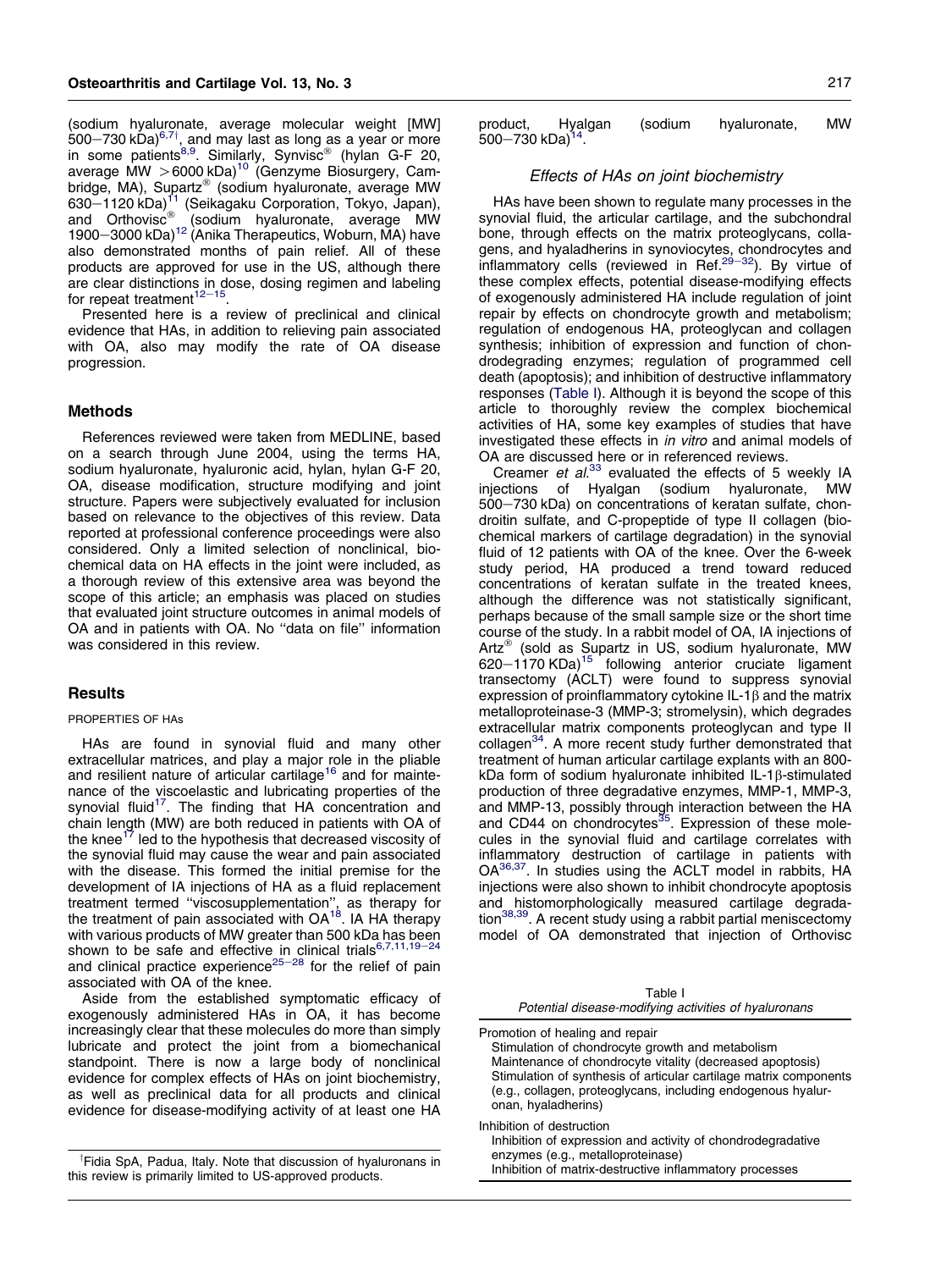(sodium hyaluronate, MW 2000 kDa) prevented changes in proteoglycan content<sup>[40](#page-7-0)</sup> in the tibial condylar articular cartilage, compared to injection of vehicle.

Anti-inflammatory properties of exogenously administered HAs include inhibition of leukocyte migration, inhibition of leukocyte phagocytosis, inhibition of lymphocyte proliferation, inhibition of prostaglandin production, prevention of oxidative damage by free radicals, and inhibition of the expression of inflammatory cytokines<sup>[31](#page-6-0)</sup>. The effects of Hyalgan (sodium hyaluronate, MW 500-730 kDa) injections on inflammatory mediators in the synovial fluid have also been demonstrated in patients with OA. In a randomized, double-blind, saline-controlled study involv-<br>ing 40 patients with OA of the knee, Corrado *et al.*<sup>[41](#page-7-0)</sup> found that five IA injections significantly decreased the numbers of activated macrophages and lymphocytes in synovial fluid, compared with saline injections. Likewise, Dougados et  $al^{20}$  $al^{20}$  $al^{20}$  demonstrated that at 4 weeks after the last of four IA injections, patients who received Hyalgan (sodium hyaluronate, MW  $500-730$  kDa) had significantly less synovial effusion, indicating a lesser degree of destructive inflammation.

Any or all of the biochemical effects of HA discussed here could form the basis for modification of OA disease progression. Moreover, these activities of HA have implications for other joint disease processes that result in cartilage damage. The results of a number of preclinical studies, described in the following section, provide evidence that these or other activities of HA have the potential to modify the OA disease process.

#### PRECLINICAL: ANIMAL STUDIES OF JOINT STRUCTURE MODIFICATION BY HA

A number of animal models have been developed to experimentally induce changes associated with OA, such as the degradation of collagen and proteoglycans of the articular cartilage, and increased inflammation. The most commonly studied models have been total or partial meniscectomy and ACLT, and it should be noted that these models are quite aggressive in that the degenerative changes can occur within a few months after induction. Potential disease-modifying activities of exogenously added HAs have been demonstrated in several species using these approaches ([Table II\)](#page-3-0).

The disease-modifying effects of HA have been evaluated using a meniscectomy model in rabbits and sheep. Administration of Artz (sodium hyaluronate, MW 620-1170 kDa), after partial meniscectomy in rabbits or sheep significantly inhibited cartilage degeneration<sup>[42,43](#page-7-0)</sup>. Five weekly IA injections of sodium hyaluronate, initiated immediately after partial or total meniscectomy, significantly enhanced collagen remodeling compared with saline treat- $ments<sup>44,45</sup>$  $ments<sup>44,45</sup>$  $ments<sup>44,45</sup>$ 

Wiig et  $al^{46}$  $al^{46}$  $al^{46}$  reported that a single injection of Healon<sup>®</sup> (sodium hyaluronate, MW 1900-3900 kDa) (Pharmacia & Upjohn, Uppsala, Sweden) given immediately after ACLT in rabbits significantly enhanced tissue repair, increased collagen synthesis, increased angiogenesis, and decreased inflammation compared with a single injection of saline. A course of 5 weekly injections of Artz (Supartz, sodium hyaluronate, MW 620-1170 kDa) protected chondrocytes from apoptotic cell death following ACLT in rabbits $^{38}$  $^{38}$  $^{38}$ . Administered to either rabbits or dogs after ACLT, Artz (Supartz, sodium hyaluronate, MW  $620-1170$  kDa) also reduced the degree of damage to the femoral cartilage and helped to preserve articular cartilage and synovial tissue

integrity<sup>[39,47](#page-7-0)</sup>. In a study that evaluated the effects of Synvisc (hylan G-F 20, MW  $\approx$  6000 kDa) (Biomatrix, Montreal, Canada) in a dog ACLT model, gross morphological and histological damage within joints that received injections was significantly milder than that seen in control joints<sup>48</sup>.

Similar results were obtained in rabbits and dogs using Hyalgan (sodium hyaluronate, MW  $500-730$  kDa). A course of 5 weekly Hyalgan injections, starting at 4 or 13 weeks after ACLT, significantly reduced the degree of articular degeneration at evaluations 26 weeks after surgery. In this study, rabbits that received 10 injections showed less disease progression than did rabbits treated with five injections, suggesting that sequential courses of Hyalgan therapy may provide long-term benefits for altering<br>the disease course<sup>[49](#page-7-0)</sup>. In dogs, initiation of weekly IA injections of sodium hyaluronate starting at 3, 6, or 12 weeks after ACLT (the Pond-Nuki model of OA) significantly inhibited formation of a fibroblast-like cell layer on the articular cartilage and increased mean chondrocyte density and area in the middle and deep layer of the articular cartilage<sup>50</sup>. Hyalart<sup>®</sup> (sodium hyaluronate, MW  $cartilage<sup>50</sup>$  Hyalart<sup>®</sup> (sodium hyaluronate, MW  $500 - 750$  kDa)<sup> $\ddagger$ </sup> significantly reduced cartilaginous lesions when given starting at 3, 6, or 12 weeks after ACLT in dogs<br>(Pond-Nuki model of OA)<sup>51</sup>.

#### MW OF HAs AND BIOLOGICAL ACTIVITY

Initial evidence that the MW of injected HA can have a substantial impact on its biological activity was demonstrated by Smith and Ghosh<sup>52</sup>. They found that synthesis of HA by human synovial cell lines was increased by the addition of exogenous HA, and that a maximal effect was achieved using HA preparations with MW between 500 and approximately 4000 kDa; preparations of less than 500 kDa had no effect, and with HA preparations of 4700 kDa or more, the stimulation declined with increasing HA concentration. These investigators proposed that with exogenously added HA of MW  $<$ 500 kDa, only weak binding of HA to cell surface HA receptors can occur; between 500 and 4000 kDa, HA binding to its receptors is optimal; at MWs  $>$  4000 kDa, steric hindrance by the large domains of the HA molecules prevents optimal receptor occupation.

A recent preclinical study provided further in vitro findings that the MW of the HA preparations used may have an influence on their potential disease-modifying effects. Ghosh et  $al^{53}$  $al^{53}$  $al^{53}$  reported that IA treatment of meniscectomized sheep with Hyalgan (sodium hyaluronate, MW 500–730 kDa) but not Hylartil<sup>®</sup> (sodium hyaluronate, MW 3000-6900 kDa, a veterinary product) (Pharmacia & Upjohn, Uppsala, Sweden), improved the elasticity and viscosity of synovial fluid in the experimentally induced osteoarthritic joints at 5 weeks after administration of the last of five IA injections (week 26 of the study).

For example, in another *in vitro* study, Lisignoli et al.<sup>[54](#page-7-0)</sup> found that Hyalgan (sodium hyaluronate, MW that Hyalgan (sodium hyaluronate, MW 500-730 kDa), but not purified HAs with MW 40-65 kDa or 1000 kDa, exerted an inhibitory effect on anti-Fasinduced chondrocyte apoptosis. The effect was mediated by specific HA binding to surface-expressed CD44 and ICAM-1. In another in vitro study, a low-MW HA (200 kDa) enhanced eosinophil production of transforming growth factor, while a high-MW HA (3000-5800 kDa) had a sub-stantially lesser impact<sup>[55](#page-7-0)</sup>.

<sup>&</sup>lt;sup>‡</sup>Bayer AG, Leverkusen, Germany; sold as Hyalgan® in most of Europe and US.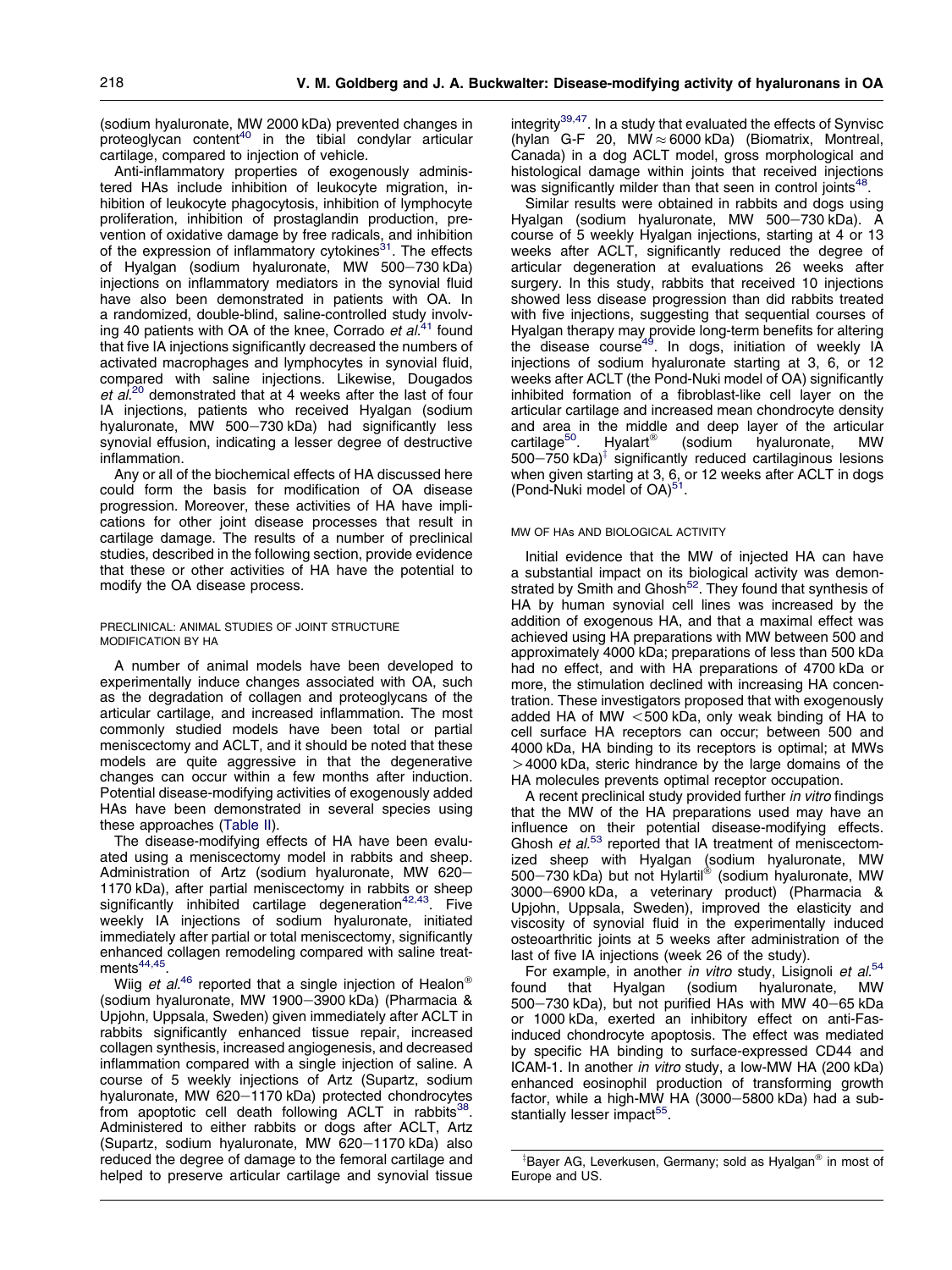<span id="page-3-0"></span>

| Study                             | <b>Species</b> | Model                            | Product/Regimen                                                                                                                                                    | Results                                                                                                                                                                            |
|-----------------------------------|----------------|----------------------------------|--------------------------------------------------------------------------------------------------------------------------------------------------------------------|------------------------------------------------------------------------------------------------------------------------------------------------------------------------------------|
| Kikuchi et al. <sup>42</sup>      | Rabbit         | Partial<br>meniscectomy          | Artz <sup>®</sup> [Supartz <sup>®</sup> ] <sup>*</sup> /IA injections<br>$2 \times$ /week immediately after<br>surgery vs saline                                   | HA produced a significant<br>inhibition of cartilage degeneration<br>in femoral condyle and tibial<br>plateau 2 and 4 weeks after surgery                                          |
| Armstrong et al. <sup>43</sup>    | Sheep          | Meniscectomy                     | Artz <sup>®</sup> [Supartz <sup>®</sup> ]/5 weekly IA<br>injections starting at 16 weeks<br>postsurgery                                                            | HA limited development of changes<br>in articular cartilage and subchondral<br>bone                                                                                                |
| Wiig et $al^{46}$                 | Rabbit         | <b>ACLT</b>                      | Healon <sup>®</sup> †/single injection<br>immediately after surgery vs<br>saline                                                                                   | HA produced pronounced tissue<br>repair, increased synthesis of collagen,<br>increased angiogenesis, and decreased<br>inflammation                                                 |
| Takahashi et al. <sup>38</sup>    | Rabbit         | <b>ACLT</b>                      | Artz <sup>®</sup> [Supartz <sup>®</sup> ]/5 weekly IA<br>injections vs starting at 4 weeks<br>postsurgery vs saline                                                | HA protected against chondrocyte<br>apoptosis                                                                                                                                      |
| Amiel <i>et al.</i> <sup>49</sup> | Rabbit         | <b>ACLT</b>                      | Hyalgan <sup>®<math>\ddagger</math></sup> /5 weekly IA injections<br>starting at 4 or 13 weeks<br>postsurgery vs saline, with<br>follow-up at 26 weeks postsurgery | Single and repeat courses of HA<br>injections reduced the degree of<br>articular degeneration; repeat course<br>were best                                                          |
| Schiavinato<br>$et$ al. $50$      | Dog            | <b>ACLT</b><br>(Pond-Nuki model) | Hyalgan <sup>®</sup> /weekly IA injections vs<br>no surgery or no HA treatment,<br>assessed at 7 or 13 weeks<br>postsurgery                                        | HA inhibited formation of fibroblast-like<br>cell layer on the articular cartilage<br>and significantly<br>increased mean chondrocyte density<br>and area in middle and deep layer |
| Wenz et al. <sup>51</sup>         | Dog            | <b>ACLT</b><br>(Pond-Nuki model) | Hyalart <sup>®</sup> [Hyalgan <sup>®</sup> ]/5 weekly IA<br>injections starting at 3, 6, or 12<br>weeks after surgery vs saline                                    | HA significantly reduced cartilaginous<br>lesions                                                                                                                                  |
| Marshall et al. <sup>48</sup>     | Dog            | <b>ACLT</b>                      | Synvisc <sup>®</sup> §/3 weekly IA injections,<br>starting 1 week after surgery                                                                                    | HA significantly improved gross<br>morphology and histopathology                                                                                                                   |

Table II Preclinical animal models of OA: disease-modifying effects of hyaluronans

ACLT, anterior cruciate ligament transection; HA, hyaluronan; IA, intra-articular.

\*Sodium hyaluronate, MW 620-1170 kDa, Seikagaku Corp., Tokyo, Japan.

<sup>†</sup>Sodium hyaluronate, MW 1900-3900, Pharmacia & Upjohn Corp., Uppsala, Sweden.

<sup>‡</sup>Sodium hyaluronate, MW 500-730 kDa, Fidia SpA, Padua, Italy.

<sup>§</sup>Hylan G-F 20, Biomatrix, Montreal, Canada.

In contrast to studies in which HAs of intermediate MW appeared to exert greater biological activity than HAs of very low or high MW, two preclinical studies that used a rabbit ACLT model of OA found otherwise. Shimizu et al.<sup>[56](#page-7-0)</sup> compared the effects of three native HAs, Hyalgan (sodium hyaluronate, MW 500-730 kDa), Artz (Supartz, sodium hyaluronate, MW 800 kDa), Healon (sodium hyaluronate, MW 3600 kDa)<sup>§</sup>, with a crosslinked form, Synvisc (hylan G-F 20, MW 6000 kDa), on gross morphology and histopathology. All of these HA forms exerted significant chondroprotective effects, but these effects were numerically superior in the groups receiving Synvisc and Healon. In a similar rabbit ACLT study, Kikuchi et  $al^{12}$  found that whereas both forms of tested HAs produced significant chondroprotection, a fermented HA form of 1900 kDa exerted superior protective protects compared with Artz (Supartz, sodium hyaluronate, MW 800 kDa) in some measures; for example, global femoral histopathologic scores were superior in rabbits that received the higher-MW HA form  $(P < 0.05)$ . Similar biochemical experimental evidence for a crucial role of HA MW in its biological activity is accumulating rapidly, and is the subject of a recent indepth review<sup>30</sup>

In the treatment of patients with OA of the knee, there is no substantive clinical evidence to support the notion that differences in MW (within the range of 500 to 6000 kDa) has any impact on clinical efficacy. Aviad and Houpt<sup>[57](#page-7-0)</sup>

examined this issue in a review of published HA clinical studies and concluded that there was no substantive evidence to suggest that differences in MW (within the range of approved products on the market) had any relationship to clinical efficacy. The same conclusion was reiterated in the American College of Rheumatology 2000 Treatment Guidelines for OA of the Knee<sup>58</sup>. However, this issue has yet to be directly explored in the context of potential disease-modifying activity.

#### CLINICAL STUDIES OF JOINT STRUCTURE MODIFICATION BY HAs

The OARS has made a set of recommendations for the conduct of clinical trials designed to investigate disease-modifying drugs for the treatment of O[A1](#page-6-0). The primary outcome of such trials should be a measure of joint structure or morphology. Imagery (e.g., radiography or magnetic resonance imagery) or direct visualization (e.g., arthroscopy) can be used. Studies that make use of surrogate markers of cartilage destruction as an outcome (such as in the study conducted by Creamer et  $al^{33}$  $al^{33}$  $al^{33}$ ) are considered helpful but not sufficient for establishing disease-modifying activity. Trials of at least 1 year in length and, if possible, evaluation of patients at high risk for progression are considered advantageous, as diseasemodifying effects may be slow-acting. For example, a review of longitudinal studies using radiographs to follow joint-space narrowing in osteoarthritic patients found the average rate of change to be approximately 0.1 mm/year<sup>[59](#page-7-0)</sup>.

<sup>&</sup>lt;sup>§</sup>Pharmacia & Upjohn, Kalamazoo, MI; a form of sodium hyaluronate indicated for intraocular use.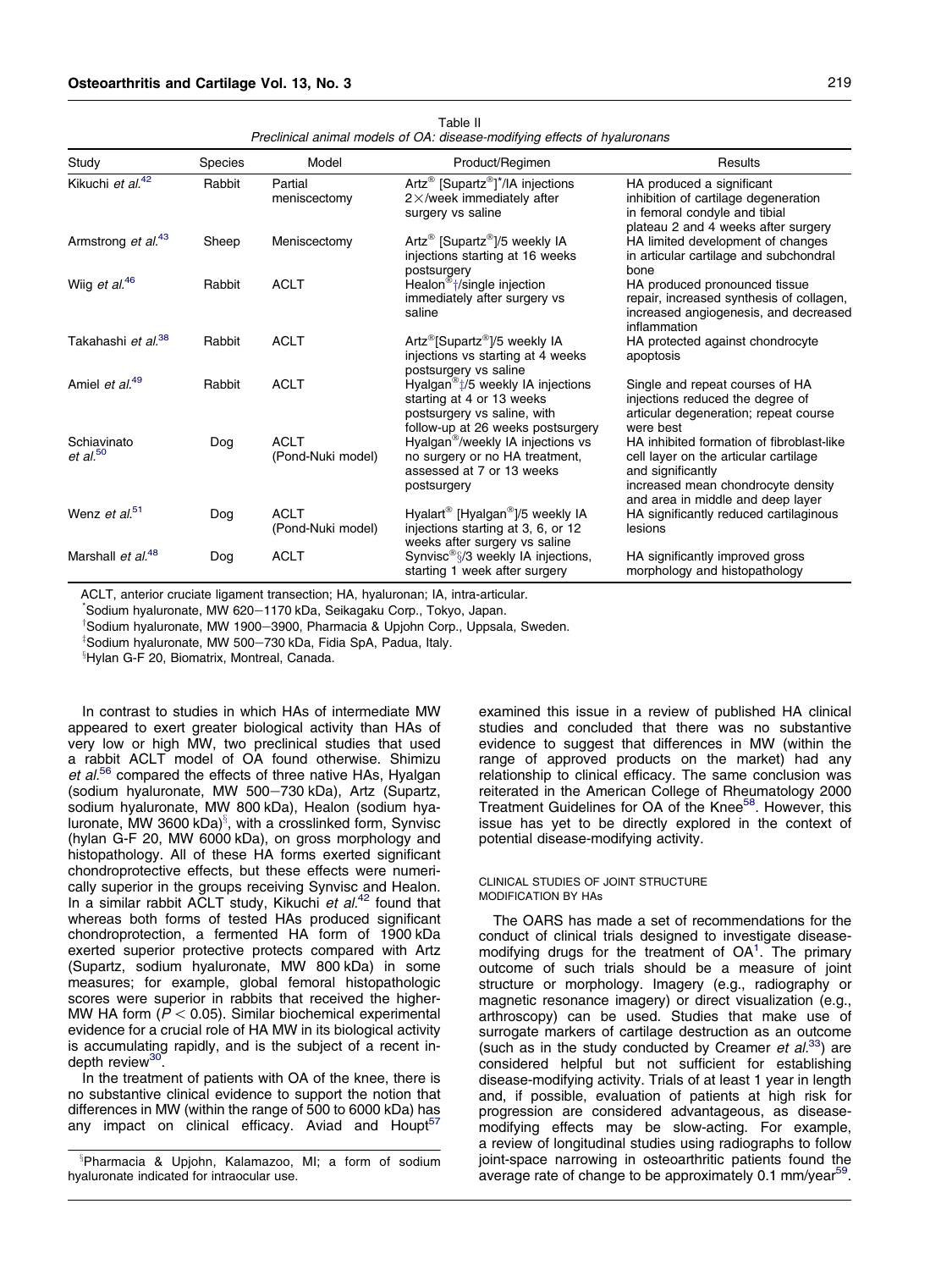|                                        |                                                                                             | Clinical studies: disease-modifying activity of hyaluronans in knee OA                       |                                                                                                    |                                                                                                                                                                                                                                                                  |
|----------------------------------------|---------------------------------------------------------------------------------------------|----------------------------------------------------------------------------------------------|----------------------------------------------------------------------------------------------------|------------------------------------------------------------------------------------------------------------------------------------------------------------------------------------------------------------------------------------------------------------------|
| Study                                  | Design                                                                                      | Product/Treatment                                                                            | Structural outcome<br>parameter                                                                    | Results                                                                                                                                                                                                                                                          |
| Listrat et al. <sup>60</sup>           | Randomized, 1-year,<br>no injection controlled<br>$(n = 36)$                                | Hyalgan <sup>®</sup> /arthroscopy followed<br>by 3 weekly IA injections every<br>3 months    | Joint-space narrowing/<br>radiograph and ar-<br>throscopy                                          | HA-treated patients showed less<br>deterioration of joint space than<br>did controls; difference did not<br>achieve significance                                                                                                                                 |
| Frizziero<br>et al. <sup>61</sup>      | Open, 6-month study<br>$(n = 40)$                                                           | Hyalgan <sup>®</sup> /5 weekly IA<br>injections                                              | Microarthroscopy and<br>morphological assess-<br>ment of paired biopsy<br>samples                  | HA produced significant reconsti-<br>tution of superficial amorphous<br>cartilage layer ( $P = 0.0039$ ), im-<br>provement in chondrocyte density<br>and vitality ( $P = 0.0023$ and<br>$P = 0.05$ , and reduction in syno-<br>vial inflammation ( $P = 0.001$ ) |
| Pasquali<br>Ronchetti<br>$et$ al. $62$ | Randomized, open,<br>active-controlled,<br>6-month study ( $n = 24$ )                       | Hyalgan <sup>®</sup> /5 weekly IA injections<br>vs methylprednisolone/3 weekly<br>injections | Arthroscopy with light<br>and electron micros-<br>copy                                             | Both treatments significantly de-<br>creased inflammatory score and<br>edema; HA reduced number and<br>aggregation of lining synoviocytes,<br>methylprednisolone decreased<br>number of mast cells ( $P \le 0.05$ )                                              |
| Guidolin<br>$et$ al. $63$              | Randomized, open,<br>active-controlled.<br>6-month study ( $n = 24$ )                       | Hyalgan <sup>®</sup> /5 weekly IA injections<br>vs methylprednisolone/3 weekly<br>injections | Analysis of paired<br>cartilage biopsies by<br>electron microscopy                                 | HA produced significant reconsti-<br>tution of superficial layer, im-<br>proved chondrocyte density and<br>metabolism                                                                                                                                            |
| Jubb <i>et al.</i> <sup>65</sup>       | Multicenter, randomized,<br>placebo-controlled,<br>double-blind 1-year study<br>$(n = 319)$ | Hyalgan <sup>®</sup> /3 courses of 3 weekly<br>IA injections vs saline                       | Change in joint space<br>measured by digital<br>image analysis of<br>weight-bearing<br>radiographs | HA reduced progression of joint-<br>space narrowing in patients with<br>greater joint-space width at entry<br>$(P = 0.02)$                                                                                                                                       |

| Table III                                                              |
|------------------------------------------------------------------------|
| Clinical studies: disease-modifying activity of hyaluronans in knee OA |

HA, hyaluronan; IA, intra-articular. Hyalgan® [Hyalart®] (sodium hyaluronate, MW 500-730 kDa), Fidia SpA, Padua, Italy.

However, the rate of joint space loss may not be linear throughout all stages of OA.

Recently results have become available from a number of clinical studies that evaluated disease-modifying effects of Hyalgan (sodium hyaluronate, MW 500-730 kDa). Each of the studies described here used joint structure (assessed via arthroscopy or radiographs) or morphology as the outcome parameter, and several were carried out over at least a 1-year period (Table III).

## Arthroscopic and histomorphometric analysis

In a randomized, blinded, clinical trial carried out by Listrat et  $al^{60}$  $al^{60}$  $al^{60}$ , a total of 39 patients with OA of the knee and chondropathy underwent a baseline arthroscopic examination and were then treated with three cycles of 3 weekly IA injections of Hyalgan (sodium hyaluronate, MW 500–730 kDa) or 3 weekly saline injections, at 4-month intervals. A follow-up arthroscopic examination was performed at the end of the 1-year study. Recorded videos of the baseline and end-of-study arthroscopic examinations were scored by blinded arthroscopists using a validated scoring system of chondropathy (SFA) as the primary outcome measure. This 1-year outcome measure is consistent with those advocated by the OARS guidelines; both blinded arthroscopy and radiography were evaluated. The results demonstrated that patients who received sodium hyaluronate had significantly less progression of chondropathy (visual analog scale [VAS] score of chondropathy,  $P = 0.016$ ; SFA score,  $P = 0.05$ ) and a trend toward less joint-space narrowing (not statistically significant due to small patient numbers), than did patients who were treated with saline injections. In addition, even though the primary outcome measure was progression of chondropathy, the secondary outcome of clinical improvement based upon the Arthritis Impact Measurement Scale (AIMS) was significantly better for the sodium hyaluronate treatment group ( $P < 0.05$ ) at 1 year. There was also a two-fold less usage of rescue medication (paracetamol) by the HA group, and a statistically significant reduced usage of NSAIDs ( $P = 0.016$ ).

An open-label study involving 40 patients with OA of the knee was carried out to evaluate the effects of 5 weekly injections of Hyalgan (sodium hyaluronate, MW 500-730 kDa) on synovial membrane and cartilage struc-ture<sup>[61](#page-7-0)</sup>. Outcomes were measured 6 months after initiation of treatment. Microarthroscopic assessment, a visualization process that allows magnifications of up to 150 times the normal arthroscopic field, showed that 60% of patients exhibited no progression and 32.5% of patients exhibited improvement compared with baseline. Only 7.5% of patients evaluated showed a worsened condition. Evaluation of cartilage biopsy samples indicated a statistically significant reconstitution of the superficial amorphous layer of the cartilage ( $P = 0.0039$ ), an anatomical feature widely applied in assessment of clinical condition in  $OA^{61}$  $OA^{61}$  $OA^{61}$ . improved chondrocyte density in cartilage biopsies  $(P = 0.0023)$  and vitality (a measure of chondrocyte metabolic activity) ( $P = 0.05$ ), and reduction in synovial inflammation ( $P = 0.0001$ ).

A randomized, open-label study conducted in 99 patients with either primary or secondary OA of the knee compared the effects of five IA injections of Hyalgan (sodium hyaluronate, MW 500 $-730$  kDa) with those of three injections of methylprednisolone acetate  $62$ . The primary outcome of this study, evaluated 6 months from the start of treatment, was alteration in synovial membrane histopathology, assessed using electron microscopic evaluation of cartilage biopsies. Both active treatments significantly decreased inflammation and produced favorable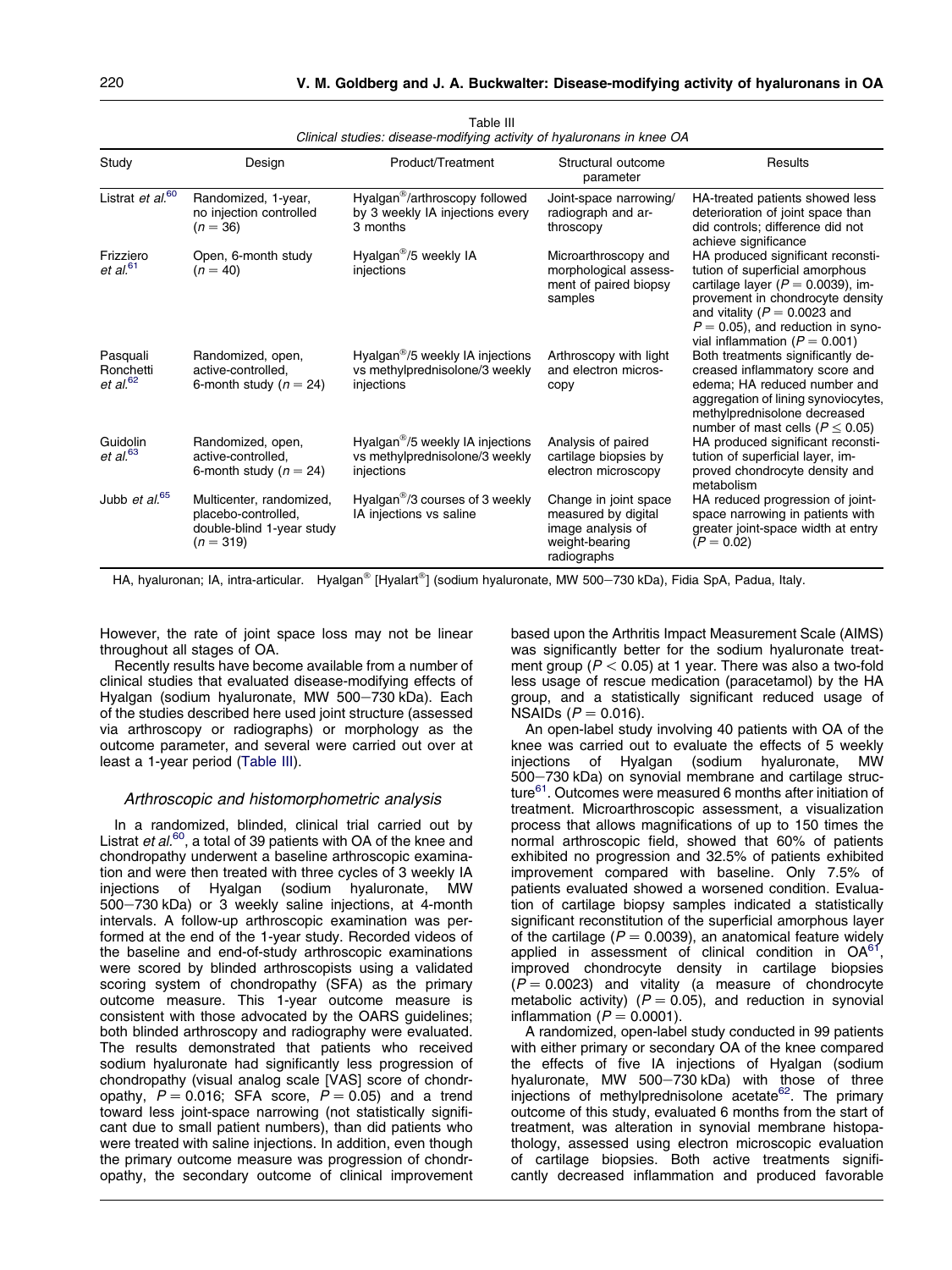modifications in several structural aspects of the synovial membrane. Edema was decreased, and the amount of collagen present in the membranes was increased. Sodium hyaluronate, but not methylprednisolone, also significantly reduced the numbers of synoviocytes aggregating on the synovial membrane, whereas methylprednisolone significantly decreased the numbers of mast cells present. When cartilage biopsies were taken from a subset of 24 patients with primary OA, results indicated that sodium hyaluronate significantly improved chondrocyte density ( $P = 0.002$  and 0.049 for zones I and II, respectively) and overall matrix appearance ( $P = 0.02$ ), compared with methylprednisolone treatment. Chondrocyte metabolism in HA-treated subjects was also significantly improved, as evidenced by increased extension of synthetic structures and mitochondria<sup>[63](#page-8-0)</sup>.

A second report described results of arthroscopic and efficacy evaluations of the 30 HA-treated and 25 methylprednisolone-treated patients from the same study $^{64}$ . At the 6-month follow-up, a statistically significant difference in favor of HA was achieved for the reduction in lesion extent in the medial tibial plateau ( $P < 0.03$ ) and in lesion grade in the patellar compartment ( $P < 0.02$ ), but not for patients in the methylprednisolone group. There was a tendency for better improvement in the HA group for all other compartments as well, which did not achieve statistical significance. Structural differences between the two treatment groups were also maintained when evaluating patients with primary OA separately. Although initially methylprednisolone produced a more immediate pain reduction effect measured using VAS (evaluated at day 35 after treatment), the symptomatic effect of HA appeared to be longer-lasting based on VAS measurements at the 6-month follow-up. The somewhat delayed, long-lasting, and pain-reducing effect of HA as compared with methylprednisolone could reflect the longer-term mechanisms of action that relate to an impact on disease progression.

### Radiography and JSW analysis

Because of the encouraging effects observed in these small studies, a multicenter, double-blind, randomized study involving 408 patients with OA of the knee was carried out recently to assess the disease-modifying effects of Hyalgan (sodium hyaluronate, MW 500-730 kDa) $^{65}$  $^{65}$  $^{65}$ . The primary outcome parameter was the difference in JSW over 1 year, measured using digital image analysis of standard weightbearing radiographs. Patients received three courses of 3 weekly IA injections of sodium hyaluronate or placebo (saline) every 4 months, and were assessed at 1 year after initiation of the treatment. A total of 319 patients completed the 1-year study, but only 273 patients had paired evaluable radiographs at baseline and at the 1-year follow-up based upon prospective quality standards and that were assessed by blinded radiologists. Prospectively, the patient population (paired evaluable radiographs) was divided into subpopulations for subsequent statistical analysis based upon a mean JSW above the mean (less severe OA) and those below the mean JSW (more severe OA), and an analysis of covariance of these 273 patients demonstrated that the response to treatment was indeed a function of the baseline JSW. The study further demonstrated that sodium hyaluronate treatment, compared with placebo, significantly reduced progression of loss of JSW in the subset of patients who had higher joint-space area at study entry  $(>4.6$  mm); the HA group exhibited a mean loss of  $-0.13$  mm, whereas the placebo group showed a mean loss of  $-0.55$ mm  $(P = 0.021)$ . There was no statistical difference between

treatment groups when comparing the change in JSW in the patients with more severe OA based upon less JSW at entry  $( $4.6 \text{ mm}$ ). Although all patients were allowed to$ maintain their standard analgesic medications (paracetamol, NSAIDs, etc.), the study also demonstrated statistically significant incremental benefits of pain relief (beyond oral analgesic use) compared with the control group at  $2-4$ months following each course of Hyalgan (sodium hyaluronate, MW 500-730 kDa) injections.

## **Discussion**

Taken together, available clinical trial results form a solid body of evidence in support of the ability of the one sodium hyaluronate product evaluated in patients to modify OA disease progression, and are consistent with a large body of preclinical data demonstrating equivalent benefits in animal models for a number of HA products. Note that these clinical studies made use of the OARS recommended guidelines for the design of studies intended to demonstrate disease modification: the primary outcomes were based on prospective evaluations of either imaged or directly visualized measures of joint structure and morphology; in half of the studies, outcomes were evaluated at the 1-year timepoint (recommended duration)[60,65.](#page-7-0) One important issue that requires further information is the possible impact of HA MW on disease-modifying activities. Current animal data suggest that MW may be an important consideration, but clinical data supporting disease modification are essentially limited to one HA product at present. Comparative trials evaluating structural outcomes of treatment with HA products of different size and manufacture are needed to further investigate this issue.

The presumed underlying basis for disease-modifying activity of HAs-which could include effects on synoviocyte and chondrocyte function, cartilage degradation, endogenous HA synthesis, and inflammatory processes—may also have important implications for therapeutic areas other than OA. These include the use of HAs in related degradative joint diseases such as chondromalacia, trauma injuries, post-arthroscopy and post-surgical recovery, and for wound healing. As an example, a recent study reported on the beneficial effects of sodium hyaluronate administered postarthroscopy or after open-knee joint procedures<sup>66</sup>. HA mitigated inflammation, provided pain relief (assessed by VAS), and enhanced range of motion. Other pilot studies have also demonstrated benefit of HA therapy in improving function and/or reducing pain in patients following knee<br>immobilization<sup>[67](#page-8-0)</sup> or acute knee injury<sup>68</sup>, and in the treatment of inflammatory arthropathies<sup>69</sup>. Definitive RCTs in each of these indications are currently in progress.

The search for disease-modifying agents to treat OA has become a priority in the field of orthopedics. The nutritional supplements glucosamine and chondroitin sulfate are promising oral agents under evaluation. IA HAs have been shown to be safe and efficacious for treatment of pain of OA of the knee; preliminary work supports HA use for OA pain relief in other joints as well. Based on preclinical data, there is evidence to support the notion that all the approved HAs in the US may have some disease-modifying properties. Growing clinical evidence also indicates that Hyalgan (sodium hyaluronate, MW  $500-730$  kDa) may alter the progression of OA. It would be of interest to see if similar clinical benefits can also be demonstrated with other HAs. The possible underlying disease-modifying mechanisms of action of HA, such as stimulation of chondrocyte growth and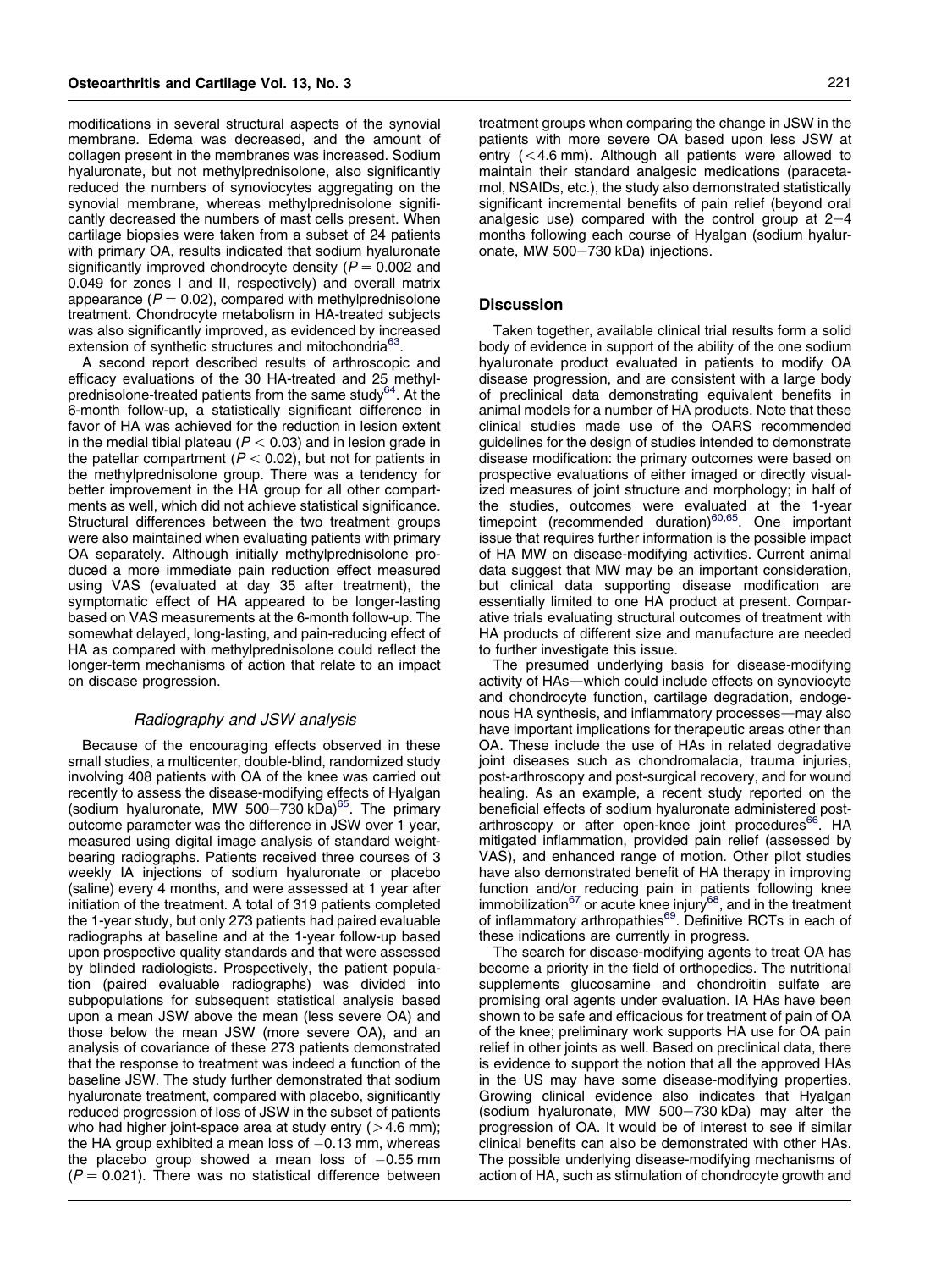<span id="page-6-0"></span>metabolism, inhibition of chondrodegradation, inhibition of chondrocyte apoptosis, and suppression of destructive inflammation, in conjunction with the unique physiochemical properties of HA, may also allow applications to other orthopedic therapeutic uses, such as post-arthroscopy therapy, wound healing, and generation of synthetic matrices for use in reconstructive surgery. Work is ongoing in these areas.

# **References**

- 1. Altman R, Brandt K, Hochberg M, Moskowitz R. Design and conduct of clinical trials in patients with osteoarthritis: recommendations from a task force of the Osteoarthritis Research Society. Osteoarthritis Cartilage 1996;4:217-43.
- 2. McAlindon TE, LaValley MP, Gulin JP, Felson DT. Glucosamine and chondroitin for treatment of osteoarthritis. A systematic quality assessment and metaanalysis. JAMA 2000;283:1469-75.
- 3. Reginster JY, Deroisy R, Rovati LC, Lee RL, Lejeune E, Bruyere O, et al. Long-term effects of glucosamine sulphate on osteoarthritis progression: a randomised, placebo-controlled clinical trial. Lancet 2001;357:  $251 - 6$ .
- 4. Pavelká K, Gatterová J, Olejarová M, Machacek S, Giacovelli G, Rovati LC. Glucosamine sulfate use and delay of progression of knee osteoarthritis. A 3-year, randomized, placebo-controlled, double-blind study. Arch Intern Med 2002;162:2113-23.
- 5. Sakamoto T, Mizuno S, Miyazaki K, Yamaguchi T, Toyoshima H, Namiki O. Biological fate of sodium hyaluronate (SPH) (1) studies on distribution, metabolism and excretion of 14C-SPH in rabbits after intraarticular administration. Pharmacometrics 1984;28:  $375 - 87$
- 6. Altman RD, Moskowitz R. Intraarticular sodium hyaluronate (Hyalgan<sup>®</sup>) in the treatment of patients with osteoarthritis of the knee: a randomized clinical trial. J Rheumatol 1998;25:2203-12.
- 7. Huskisson EC, Donnelly S. Hyaluronic acid in the treatment of osteoarthritis of the knee. Rheumatology 1999;38:602-7.
- 8. Leardini G, Franceschini M, Mattara L, Bruno R, Perbellini A. Intra-articular sodium hyaluronate (Hyalgan®) in gonarthrosis. Clin Trial J 1987;24:341-50.
- 9. Kotz R, Kolarz G. Intra-articular hyaluronic acid: duration of effect and results of repeated treatment cycles. Am J Orthop  $1999;28(11 \text{ supp})$ :5-7.
- 10. Wobig M, Dickhut A, Maier R, Vetter G. Viscosupplementation with hylan G-F 20: a 26-week controlled trial of efficacy and safety in the osteoarthritic knee. Clin Ther 1998;20:410-23.
- 11. Puhl W, Bernau A, Greiling H, Köpcke W, Pförringer Q, Steck KJ, et al. Intra-articular sodium hyaluronate in osteoarthritis of the knee: a multicenter, double-blind study. Osteoarthritis Cartilage 1993;1:233-41.
- 12. Orthovisc<sup>®</sup> (sodium hyaluronate) [prescribing information]. Bridgewater, NJ: Ortho Biotech Products, LP; 2004.
- 13. Synvisc<sup>®</sup> (hylan G-F 20) [prescribing information]. Philadelphia, PA: Wyeth-Ayerst; 2003.
- 14. Hyalgan<sup>®</sup> (sodium hyaluronate) [prescribing information]. New York, NY: Sanofi Pharmaceuticals, Inc; 2001.
- 15. Supartz<sup>®</sup> (sodium hyaluronate) [prescribing information]. Tokyo, Japan: Seikagaku Corp; 2001.
- 16. Hascall VC, Laurent TC. Hyaluronan: structure and physical properties. 1997. Available at: [http://www.](http://www.glycoforum.gr.jp/science/hyaluronan/HA01/HA01E.html) [glycoforum.gr.jp/science/hyaluronan/HA01/HA01E.html](http://www.glycoforum.gr.jp/science/hyaluronan/HA01/HA01E.html) (accessed June 28, 2004).
- 17. Dahl LB, Dahl IMS, Engstrom A, Granath K. Concentration and molecular weight of sodium hyaluronate in synovial fluid from patients with rheumatoid arthritis and other arthropathies. Ann Rheum Dis 1985;44:  $817 - 22$ .
- 18. Balazs EA, Denlinger JL. Viscosupplementation: a new concept in the treatment of osteoarthritis. J Rheumatol Suppl 1993;39:3-9.
- 19. Brandt KD, Block JA, Michalski JP, Moreland LW, Caldwell JR, LavinPT. Efficacy and safety of intraarticular sodium hyaluronate in knee osteoarthritis. ORTHOVISC Study Group. Clin Orthop 2001;385:130-43.
- 20. Dougados M, Nguyen M, Listrat V, Amor B. High molecular weight sodium hyaluronate (hyalectin) in osteoarthritis of the knee: a 1 year placebo-controlled trial. Osteoarthritis Cartilage 1993;1:97-103.
- 21. Dahlberg L, Lohmander LS, Ryd L. Intraarticular injections of hyaluronan in patients with cartilage abnormalities and knee pain. Arthritis Rheum 1994;  $37:521 - 8.$
- 22. Lohmander LS, Dalén N, Englund G, Hamalainen M, Jensen EM, Karlsson K, et al. Intra-articular hyaluronan injections in the treatment of osteoarthritis of the knee: a randomised, double blind, placebo controlled multicentre trial. Ann Rheum Dis  $1996:55:424-31$ .
- 23. Wobig M, Bach G, Beks P, Dickhut A, Runzheimer J, Schieger G, et al. The role of elastoviscosity in the efficacy of viscosupplementation for osteoarthritis of the knee: a comparison of hylan G-F 20 and a lowermolecular-weight hyaluronan. Clin Ther 1999;21:  $1549 - 62$
- 24. Scale D, Wobig M, Wolpert W. Viscosupplementation of osteoarthritis knees with hylan: a treatment schedule study. Curr Ther Res  $1994;55:220-32$ .
- 25. Ueno Y, Kuramoto K, Konno N, Koizumi T, Hoshiba T, Nunmura T, et al. Investigation result of use after launch of ARTZ and ARTZ dispo. Jpn Pharmacol Ther 1995;23:2151-70.
- 26. Barrett JP, Siviero P. Retrospective study of outcomes in Hyalgan $<sup>®</sup>$ -treated patients with osteoarthritis of the</sup> knee. Clin Drug Invest 2002;22:87-97.
- 27. Lussier A, Cividino AA, McFarlane CA, Olszynski WP, Potasher WJ, De Medicis R. Viscosupplementation with hylan for the treatment of osteoarthritis: findings from clinical practice in Canada. J Rheumatol 1996; 23:1579-85.
- 28. Kazimír J, Simkanin P, Báncziová E, Cafiková G, Polláková K, Treskonová E. Hyalgan<sup>®</sup> in the treatment of osteoarthritis. A postmarketing study, January-<br>June 1998. (Slovak. Summary in English and (Slovak, Summary in English and German). Rehabilitácia 1998;31.
- 29. Uebelhart D, Williams JM. Effects of hyaluronic acid on cartilage degradation. Curr Opin Rheumatol 1999;11:  $427 - 35$ .
- 30. Ghosh P, Guidolin D. Potential mechanism of action of intra-articular hyaluronan therapy in osteoarthritis: are the effects molecular weight dependent? Semin Arthritis Rheum 2002;32:10-37.
- 31. Punzi L. The complexity of the mechanisms of action of hyaluronan in joint diseases. Clin Exp Rheumatol  $2001;19:242-6.$
- 32. Hardingham TE. Cartilage: Aggrecan  $-$  link protein  $$ hyaluronan aggregates [Glycoforum]. Available on the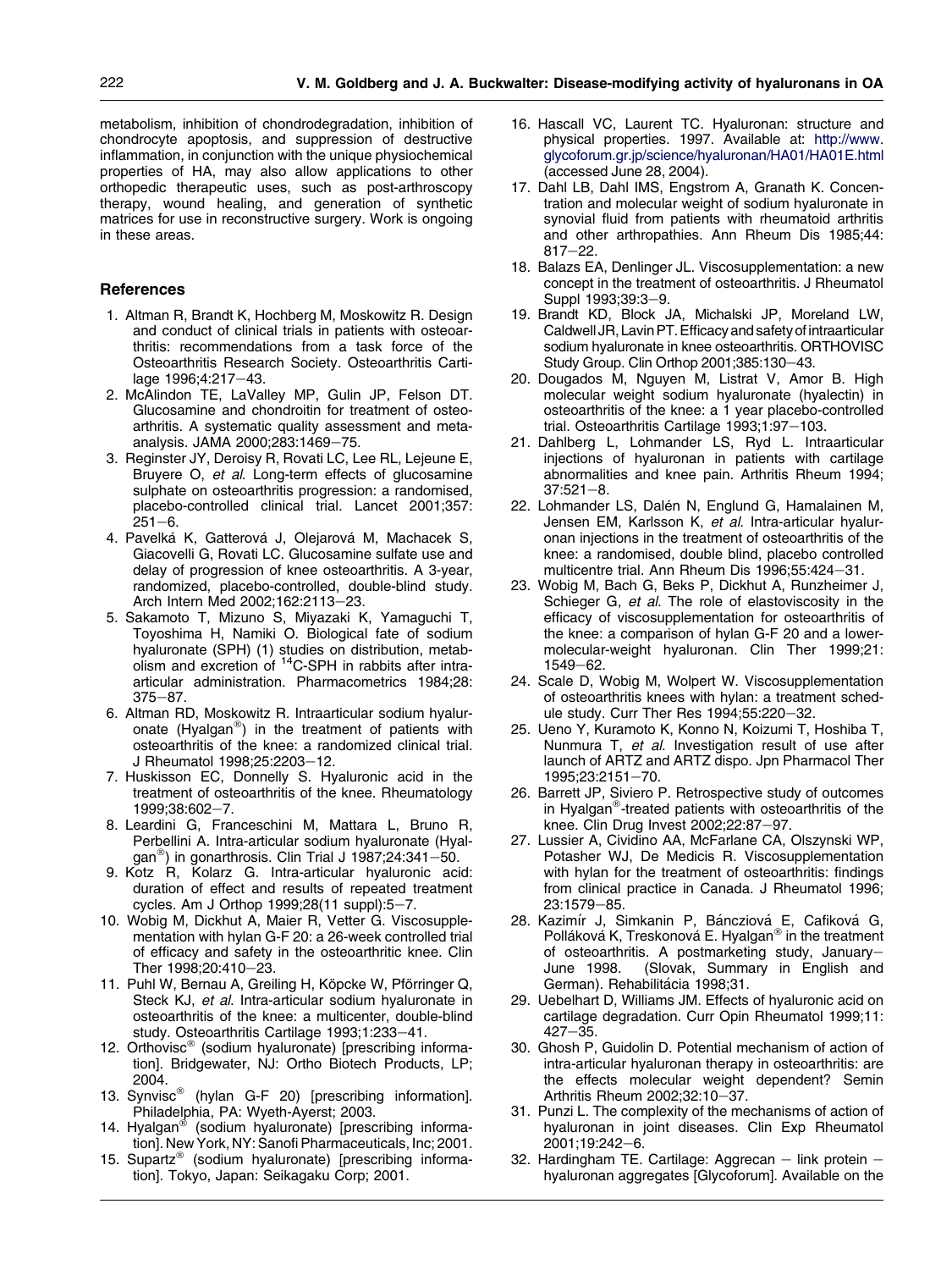<span id="page-7-0"></span>internet [http://www.glycoforum.gr.jp/science/hyaluro](http://www.glycoforum.gr.jp/science/hyaluronan/HA05/HA05E.html)[nan/HA05/HA05E.html](http://www.glycoforum.gr.jp/science/hyaluronan/HA05/HA05E.html) (accessed June 28, 2004).

- 33. Creamer P, Sharif M, George E, Meadows K, Cushnaghan J, Shinmei M, et al. Intra-articular hyaluronic acid in osteoarthritis of the knee: an investigation into mechanisms of action. Osteoarthritis Cartilage 1994;2:  $133 - 40.$
- 34. Takahashi K, Goomer RS, Harwood F, Kubo T, Hirasawa Y, Amiel D. The effects of hyaluronan on matrix metalloproteinase-3 (MMP-3), interleukin-1 $\beta$ , and tissue inhibitor of metalloproteinase-1 (TIMP-1) gene expression during the development of osteoarthritis. Osteoarthritis Cartilage 1999;7:182-90.
- 35. Julovi SM, Yasuda T, Shimizu M, Hiramitsu T, Nakamura T. Inhibition of interleukin-1beta-stimulated production of matrix metalloproteinases by hyaluronan via CD44 in human articular cartilage. Arthritis Rheum 2004;50:516-25.
- 36. Mehraban F, Lark MW, Ahmed FN, Xu F, Moskowitz RW. Increased secretion and activity of matrix metalloproteinase-3 in synovial tissues and chondrocytes from experimental osteoarthritis. Osteoarthritis Carti $laae$  1998:6:286-94.
- 37. Tetlow LC, Adlam DJ, Woolley DE. Matrix metalloproteinase and proinflammatory cytokine production by chondrocytes of human osteoarthritis cartilage: associations with degenerative changes. Arthritis Rheum 2001;44:585-94.
- 38. Takahashi K, Hashimoto S, Kubo T, Hirasawa Y, Lotz M, Amiel D. Effect of hyaluronan on chondrocyte apoptosis and nitric oxide production in experimentally induced osteoarthritis. J Rheumatol 2000;27:1713-20.
- 39. Yoshioka M, Shimizu C, Harwood FL, Coutts RD, Amiel D. The effects of hyaluronan during the development of osteoarthritis. Osteoarthritis Cartilage  $1997:5:251-60.$
- 40. Hulmes DJS, Marsden ME, Strachan RK, Harvery RE, McInnes N, Gardner DL. Intra-articular hyaluronate in experimental rabbit osteoarthritis can prevent changes in cartilage proteoglycan content. Osteoarthritis Carti $l$ age 2004;12:232-8.
- 41. Corrado EM, Peluso GF, Gigliotti S, DeDurante C, Palmieri D, Savoia M, et al. The effects of intraarticular administration of hyaluronic acid on osteoarthritis of the knee: a clinical study with immunological and biochemical evaluations. Eur J Rheumatol Inflamm 1995;15:47-56.
- 42. Kikuchi T, Yamada H, Shimmei M. Effect of high molecular weight hyaluronan on cartilage degradation in a rabbit model of osteoarthritis. Osteoarthritis Cartilage 1996;4:99-110.
- 43. Armstrong S, Read R, Ghosh P. The effects of intraarticular hyaluronan on cartilage and subchondral bone changes in an ovine model of early osteoarthritis. J Rheumatol 1994;21:680-8.
- 44. Sonoda M, Harwood FL, Wada Y, Moriya H, Amiel D. The effects of hyaluronan on the meniscus and on the articular cartilage after partial meniscectomy. Am J Sports Med 1997;25:755-62.
- 45. Sonoda M, Harwood FL, Amiel ME, Moriya H, Temple M, Chang DG, et al. The effects of hyaluronan on tissue healing after meniscus injury and repair in a rabbit model. Am J Sports Med  $2000;28:90-7$ .
- 46. Wiig ME, Amiel D, VandeBerg J, Kitabayashi L, Harwood FL, Arfors KE. The early effect of high molecular weight hyaluronan (hyaluronic acid) on

anterior cruciate ligament healing: an experimental study in rabbits. J Orthop Res  $1990:8:425-34$ .

- 47. Shimizu C, Yoshioka M, Coutts RD, Harwood FL, Kubo T, Hirasawa Y, et al. Long-term effects of hyaluronan on experimental osteoarthritis in the rabbit knee. Osteoarthritis Cartilage  $1998;6:1-9$ .
- 48. Marshall KW, Manolopoulos V, Mancer K, Staples J, Damyanovich A. Amelioration of disease severity by intraarticular hylan therapy in bilateral canine osteoarthritis. J Orthop Res  $2000$ ; 18:416-25.
- 49. Amiel D, Toyoguchi T, Kobayashi K, Bowden K, Amiel ME, Healey RM. Long-term effect of sodium hyaluronate (Hyalgan) on osteoarthritis progression in a rabbit model. Osteoarthritis Cartilage 2003;11:  $636 - 43.$
- 50. Schiavinato A, Lini E, Guidolin D, Pezzoli G, Botti P, Martelli M, et al. Intraarticular sodium hyaluronate injections the Pond-Nuki experimental model of osteoarthritis in dogs. II. Morphological findings. Clin Orthop 1989;241:286-99.
- 51. Wenz W, Breusch SJ, Graf J, Stratmann U. Ultrastructural findings after intraarticular application of hyaluronan in a canine model of arthropathy. J Orthop Res 2000;18:604-12.
- 52. Smith MM, Ghosh P. The synthesis of hyaluronic acid by human synovial fibroblasts is influenced by the nature of the hyaluronate in the extracellular environment. Rheumatol Int 1987;7:113-22.
- 53. Ghosh P, Kipic B, Smith MM, Burkhardt D, Swain M, Cake M, et al. The viscosity and elasticity of synovial fluids from osteoarthritic joints are improved 5 weeks post treatment by 5 intra-articular injections of hyaluronan with a molecular weight (MW) of 0.5-0.730  $\times$ 10<sup>6</sup> but not by a preparation with MW of 3.0–6.9  $\times$ 106 Da. Annual European Congress of Rheumatology (EULAR). Stockholm, Sweden; 2002.
- 54. Lisignoli G, Grassi F, Zini N, Toneguzzi S, Piacentini A, Guidolin D, et al. Anti-fas-induced apoptosis in chondrocytes reduced by hyaluronan. Evidence for CD44 and CD54 (Intercellular Adhesion Molecule 1) involvement. Arthritis Rheum  $2001;44:1800 - 7$ .
- 55. Ohkawara Y, Tamura G, Iwasaki T, Tanaka A, Kikuchi T, Shirato K. Activation and transforming growth factor- $\beta$  production in eosinophils by hyaluronan. Am J Respir Cell Mol Biol 2000;23:  $444 - 51$ .
- 56. Shimizu C, Kubo T, Hirasawa Y, Coutts R, Amiel D. Histomorphometric and biochemical effect of various hyaluronans on early osteoarthritis. J Rheumatol 1998:25:1813-9.
- 57. Aviad AD, Houpt JB. The molecular weight of therapeutic hyaluronan (sodium hyaluronate): how significant is it? J Rheumatol  $1994:21:297-301$ .
- 58. American College of Rheumatology Subcommittee on Osteoarthritis Guidelines. Recommendations for the medical management of osteoarthritis of the hip and knee. Arthritis Rheum  $2000:43:1905-15$ .
- 59. Rovati LC. Radiographic assessment. Introduction: existing methodology. Osteoarthritis Cartilage 1999;  $7:427 - 9.$
- 60. Listrat V, Ayral X, Patarnello F, Bonvarlet J-P, Simonnet J, Amor B, et al. Arthroscopic evaluation of potential structure modifying activity of hyaluronan  $(Hyalgan^{\circledast})$  in osteoarthritis of the knee. Osteoarthritis Cartilage 1997;5:153-60.
- 61. Frizziero L, Govoni E, Bacchini P. Intra-articular hyaluronic acid in the treatment of osteoarthritis of